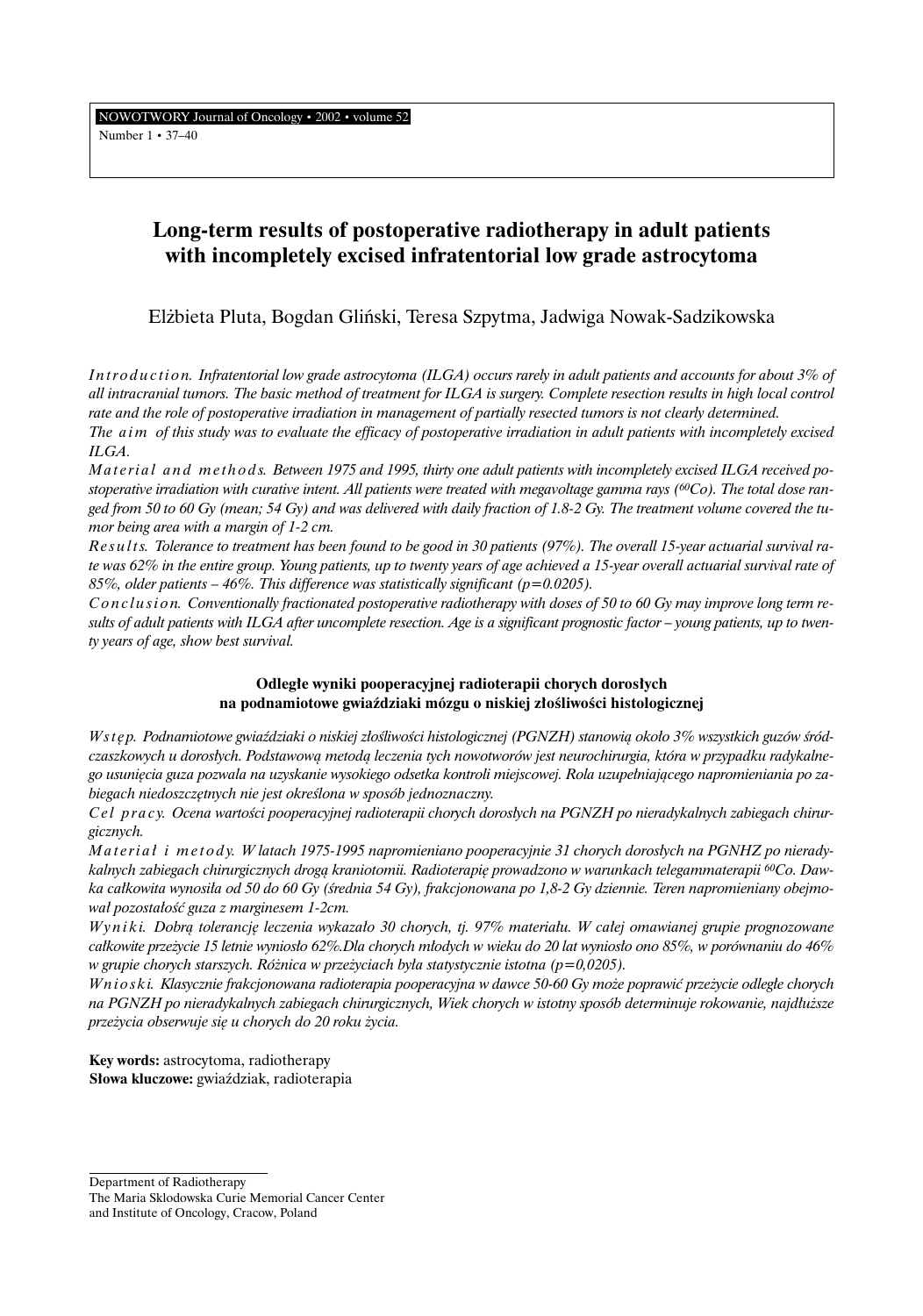#### **Introduction**

Infratentorial low grade astrocytoma(ILGA) occurs rarely in adult patients and accounts for 3% of all intracranial tumors [1].

The therapeutic management of ILGA is almost exclusively surgical. Total excision is the treatment of choice, when possible, but approximately 40% of patients undergo subtotal resection. It may still be followed by prolonged survival and the role of postoperative irradiation in this group of patients is not clearly determined [1]. The objective of this study is to evaluate the efficacy of postoperative radiotherapy in adult patients with incompletely excised ILGA.

#### **Material and methods**

Between 1975 and 1995, 719 adult patients with primary intracranial tumors received postoperative irradiation with curative intent in the Center of Oncology in Cracow. The tumor was supratentorial in 625 (87%) cases, and infratentorial in 94 (13%). The distribution of pathological characteristics of 94 infratentorial tumors is given in Table I.

#### **Table I. Histology of 94 infratentorial tumors treated with postoperative irradiation between 1975 and 1995 in Center of Oncology in Cracow**

**(adult patients only)**

| Histology              | N  | $\%$ |
|------------------------|----|------|
| <b>ILGA</b>            | 31 | 32   |
| <b>TBVO</b>            | 41 | 43   |
| Medulloblastoma        | 16 | 17   |
| High grade astrocytoma | 3  |      |
| *other                 | 3  |      |

ILGA- infratentorial low grade astrocytoma

TBVO-tumors of blood vessel origin

\* two cases of ependymoma and one case of sarcoma

The present series consists of 31 cases of infratentorial low grade astrocytomas (ILGA). All patients underwent open craniotomy: for partial resection in 18 cases, and for subtotal removal in 13 cases. The diagnosis was histologically confirmed, all surgical specimens were evaluated by the same pathologist according to the criteria of the World Health Organisation classification [2]. By histological subtype six were fibryllar, twelve protoplasmic, and thirteen represented gemistocytic variant. Clinical characteristics of these 31 patients are presented in Table II.

Radiotherapy was started three to five weeks after surgery and was given with a <sup>60</sup> Cobalt unit. The total dose ranged from 50 to 60 Gy (mean; 54 Gy) delivered with daily fractions of 1.8- -2 Gy. We applied the two- field technique (oblique portals with wedges) in 26 patients and the three-field technique (parallelopposed lateral portals with wedges and posterior) in 5 patients. The treatment volume covered the tumor residual with a margin of 1-2 cm.

#### **Results**

### To le rance to treatment

The treatment was generally well tolerated. All patients had mild erythema of the scalp. Signs and symptoms of in-

#### **Table II. Clinical characterististics of 31 adult patients with ILGA treated with postoperative irradiation in the Center of Oncology in Cracow between 1975 and 1995**

| Characteristics                                             | Number of patients | $(\%)$ |
|-------------------------------------------------------------|--------------------|--------|
| Age (years)                                                 |                    |        |
| $16 - 20$                                                   | 11                 | 35     |
| $21 - 45$                                                   | 20                 | 65     |
| Gender                                                      |                    |        |
| male                                                        | 17                 | 55     |
| female                                                      | 14                 | 45     |
| Tumor location                                              |                    |        |
| hemisphere                                                  | 22                 | 71     |
| vermis                                                      | 9                  | 29     |
| Surgery                                                     |                    |        |
| subtotal resection *                                        | 11                 | 35     |
| partial**                                                   | 20                 | 65     |
| Karnofsky's index [3]                                       |                    |        |
| 70% and more                                                | 21                 | 68     |
| $60\%$ and less                                             | 10                 | 32     |
| Neurological status according to the<br>EORTC/MRC scale [4] |                    |        |
| 1, 2                                                        | 18                 | 58     |
| 3                                                           | 10                 | 32     |
| 4                                                           | 3                  | 10     |
| Dose                                                        |                    |        |
| 50 Gy                                                       | 15                 | 48     |
| over 50 Gy                                                  | 16                 | 52     |

\* Subtotal resection – removal of the whole mass of the tumor except elements infiltrating deep brain structures

\*\* Partial resection – removal of only some parts of tumor

creased intracranial pressure occurred in two cases, and resolved with steroid administration. One patient had intermittent vomiting which caused a three-day break in radiotherapy.

#### Survival

The length of survival was measured from the day of surgery, survival plots were generated using the Kaplan-Meier method [5]. The survival data was analysed using the Gehan modification of the Wilcoxon rank-sum analysis for comparing arbitrarily censored samples [6]. The survival of all 31 patients with ILGA is presented in Fig.1. and survival according to the age of patients is shown in Fig. 2.

In the whole group actuarial survival rate at 15-years was 62%. Actuarial 15-year survival for 12 patients in the age up to twenty years was 85%, and 46% for patients over than 20 years of age. The difference in survival was statistically significant ( $p=0.0205$ ).

Treatment results according to clinical and therapeutic characteristics are presented in Table III.

Median survival time (MST) according to the clinical and therapeutic characteristics.

Recurrence was observed in 8 patients. Two relapses occurred within the first 5 years of follow-up, four between 6 and 8 years and two relapses were observed after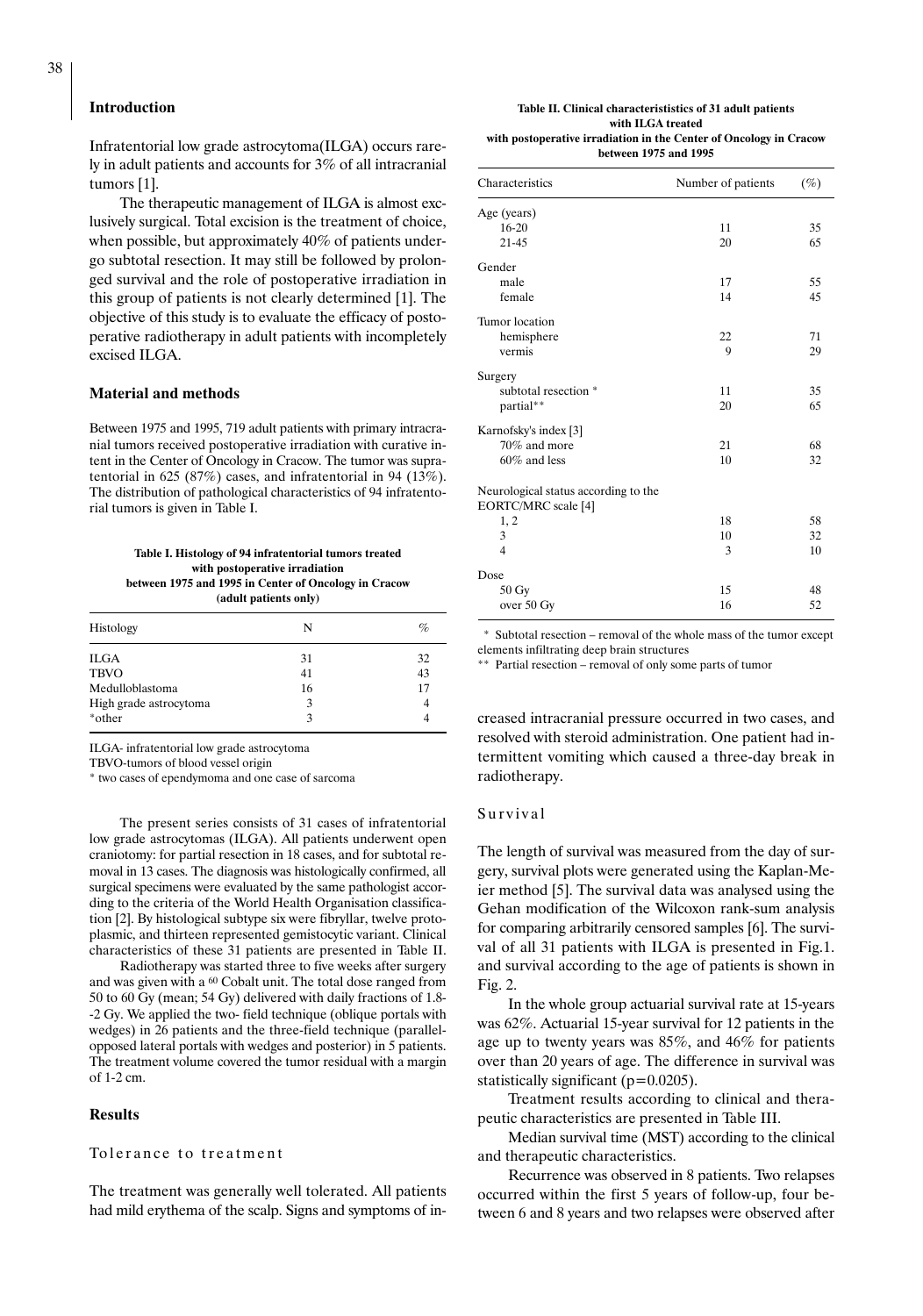

**Table III. Median survival time (MST) of 31 adult patients with ILGA treated with postoperative irradiation in the Center of Oncology in Cracow between 1975 and 1995 according to the clinical and therapeutic factors**

| Characteristics       | MST(years) |
|-----------------------|------------|
| Age (years)           |            |
| 20 and less           | 11         |
| more than 20          | 6          |
| Gender                |            |
| male                  | 10         |
| female                | 8          |
| Tumor location        |            |
| hemisphere            | 11         |
| vermis                | 10         |
| Neurological status   |            |
| 1,2                   | 10         |
| 3,4                   | 7          |
| Karnofsky's index [3] |            |
| 70 and more           | 11         |
| 50-60 and less        | 10         |
| Surgery               |            |
| subtotal resection    | 11         |
| partial               | 9          |
| Total dose            |            |
| 50 Gy                 | 8          |
| more 50 Gy            | 9          |

10 years of observation. All recurrences were located in the posterior fossa.

#### **Discussion and conclusions**

The place of radiation therapy in the treatment of well differentiated infratentorial astrocytoma in adults continues to be uncertain, in contrast to childhood cerebellar tumors. It is well known that two features distinguish brain tumors in children from those in adults. The most significant is a higher percentage of gliomas in children, due to the infrequent occurrence of other common tumors (ependymoma, meningioma), usually found in adults. The other important feature is that childhood neoplasms occur in the posterior fossa in about 65 to 75 per cent of the cases, whereas in adults tumors occur in the



Figure 1. Actuarial overall survival of 31 patients with ILGA Figure 2. Actuarial overall survival according to the age of patients

supratentorial region. Adult patients with ILGA are quite rarely referred for radiotherapy, and for some phase of management. Therefore only a few institutions have enough cases to permit irradiation effect evaluation and the observation of the full course of the disease. Scanning the literature of the last twenty years we have found only four papers dealing with ILGA in adults [1, 7-9]. All this data represents a retrospective view and usually discusses small groups of patients who had been treated during a long period of time. It also demonstrate that the use of radiotherapy in the treatment of ILGA after macroscopically uncomplete resection is controversial.

In the study of Leibel et al. the treatment groups were examined according to the completeness of surgical resection. For patients with incomplete resection, treated by surgery alone, the 5- and 10-year survival rates were 19% and 11% respectively. These rates were increased to 46% and 35% respectively, when radiation therapy was also given [8]. Since there is no reason to believe that those irradiated constituted a more favourable patient population it seems reasonable to conclude that irradiation significantly delayed death and may have led to permanent control of disease in some patients. In contrast, in Ilgren's data, of the 43 patients who had survived subtotal removal of tumors 11 (26%) underwent radiotherapy, whilst the remaining 32 (74%) received no further tumor specific treatment. Analysis of the data revealed no significant difference between the two groups in survival or recurrence-free survival rates [1].

To obtain a clearer view on the matter, we have reviewed our material from the years 1975 to 1995, and have tried to correlate the clinical and therapeutic aspects of 31 adult patients with incompletely resected ILGA who had received postoperative radiotherapy. The 10-and 15- -year actuarial survival rates in our series were 78% and 62% respectively. Our results are comparable to those reported by other authors (Table IV.)

Our results indicate that age is the principal variable determining the survival times of patients. This finding is not new and has been noted in other reports. Hayostec has observed that prognosis is directly related to the age of patients with ILGA. Young subjects (up to twenty years of age) achieved the 10-year survival rate of 89%, as compared to 51% for older patients [7]. According to his ob-